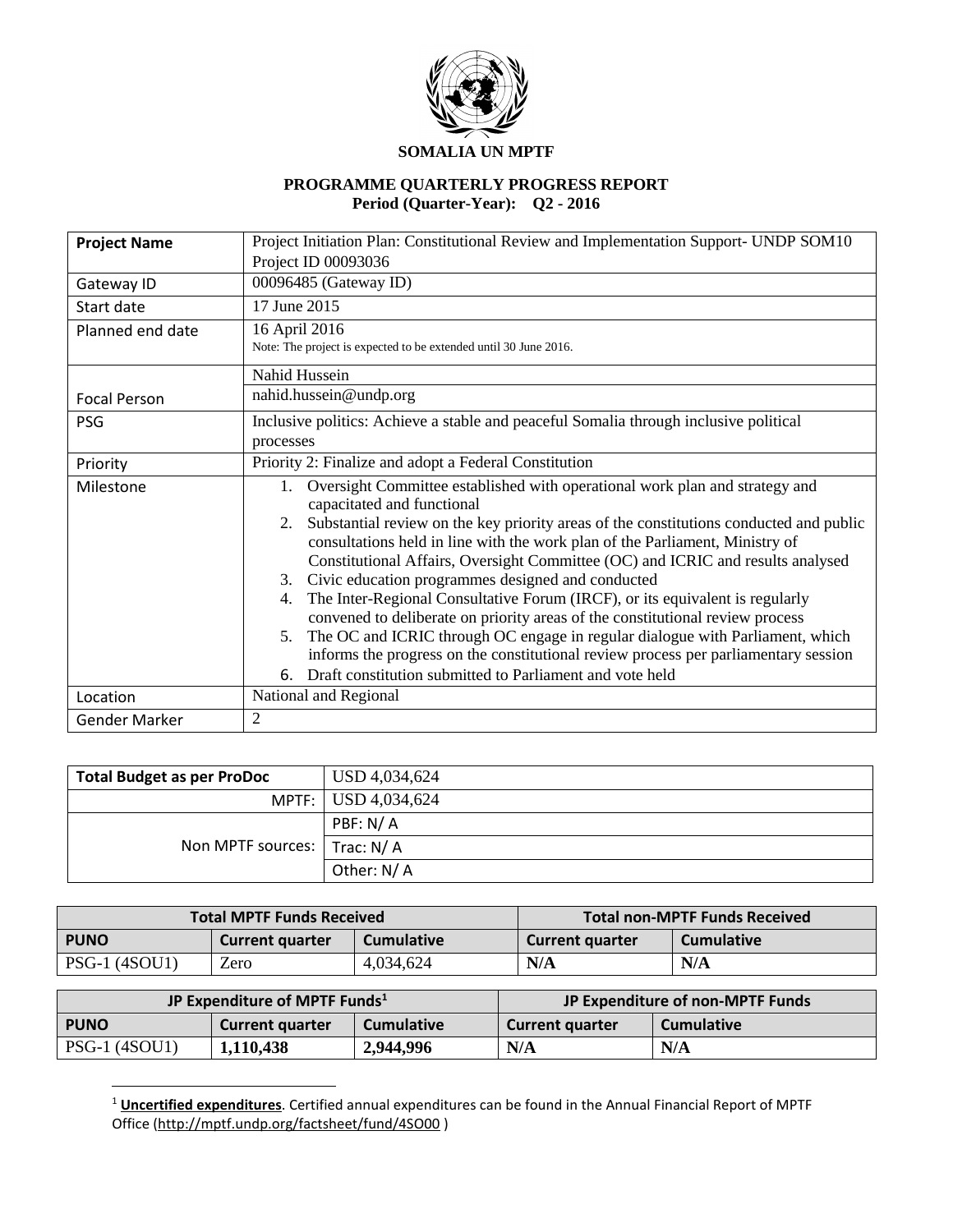

### **SITUATION UPDATE**

With the recent political developments, particularly the focus on electoral process, the National Stakeholders have considered important that all the work developed on Constitutional Review Process during the mandate of the 9<sup>th</sup> parliament to be handed over to the new Parliament and Government.

Hence, during this period, the UN PIP Constitutional Review and Implementation Support project focused on support to the functioning of the Constitutional Stakeholders and support to the Oversight Committee awareness workshops on revision of the Constitution with representatives of Women and Youth, respectively.

During the Project Board meeting that took place in May 2016, the formal extension of the constitutional review process until June 2016 was postponed in order to encompass the developments of the Garowe Conference. The later did not bring about expected decisions on Regional Consultations and hence National Constitution Stakeholders and UN have presented a formal request to extend the PIP until end of June 2016, with a budget revision that excludes the Master Plan and further Regional Consultations.

### **QUARTERLY PROGRESS REPORT RESULTS MATRIX**

#### **OUTCOME STATEMENT**

**OUTCOME 1: INCLUSIVE CONSTITUTIONAL REVIEW PROCESS ACTIVELY IN PLACE AND ENGAGING KEY NATIONAL AND INTERNATIONAL STAKEHOLDERS.**

**Output 1 – National stakeholders, the UN, donors and implementers agree on the Somalia Constitutional Review Master Plan**

|                                    |        |  |                          | PROGRESS ON OUTPUT INDICATOR <sup>2</sup> |                   |  |
|------------------------------------|--------|--|--------------------------|-------------------------------------------|-------------------|--|
| <b>INDICATOR</b>                   |        |  | <b>TARGET</b>            | <b>THIS QUARTER</b>                       | <b>CUMULATIVE</b> |  |
| <b>Framework of Constitutional</b> |        |  | Master Plan Prepared and | $\theta$                                  | $\cup$            |  |
| Review Process agreed by end of    | agreed |  |                          |                                           |                   |  |
| May 2015                           |        |  |                          |                                           |                   |  |
|                                    |        |  |                          |                                           |                   |  |
| Master plan of Constitutional      |        |  |                          | $\theta$                                  | $\theta$          |  |
| Review Process drafted and         |        |  |                          |                                           |                   |  |
| circulated;                        |        |  |                          |                                           |                   |  |
|                                    |        |  |                          |                                           |                   |  |

Sources of evidence: N/A

 $\overline{\phantom{a}}$ 

Note: During this Quarter it was agreed by Counterparts that holding the Master Plan was no longer relevant considering the latest developments.

#### **OUTPUT 2: Political dialogue, negotiations and broad-based consensus building**

| Regional Conferences held                         | By June 2016; |  |
|---------------------------------------------------|---------------|--|
| Each regional conference presents   By June 2016; |               |  |
| recommendations for the National                  |               |  |

<sup>2</sup> Fill in only the numbers or yes/no; no explanations to be given here.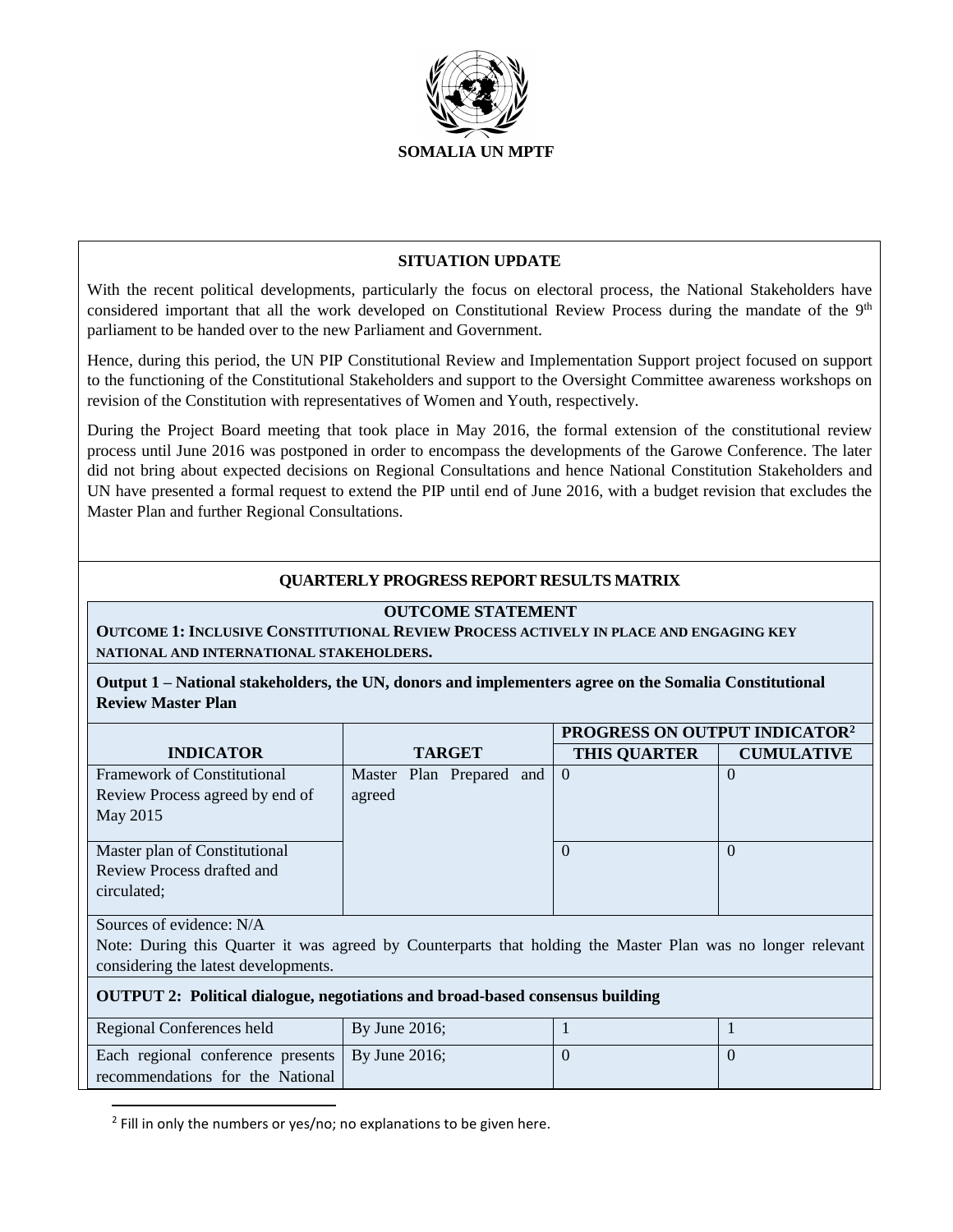

#### Conference; National Conference outlines main consensus reached By June 2016; 0 0 Sources of evidence: PIP for Constitutional Review Process, Back to Office Reports. <br>
UNDP ON Reports; C **OUTPUT 3: Civic education and public consultation processes undertaken**  Civic Education Plan drafted and agreed by national stakeholders By June 2016;  $\boxed{0}$  0 Website for the Constitutional review process functioning by end of July 2015 By June 2016;  $1 \t\t\t 1$ At least one media civic education activity launched, at National and Regional level; By June 2016; 2 3 At least 1 specific civic education activity for women undertaken, in more than one region; By June 2016;  $\boxed{1}$   $\boxed{2}$ At least one specific civic education activity for youth undertaken until September 2015, in more than one region By June 2016;  $1 \t 1 \t 1$ Sources of evidence:

MOCA Website: www.moca.gov.so [https://youtu.be/eP2x9Njqom0;](https://youtu.be/eP2x9Njqom0) [https://youtu.be/qQB\\_veGBATI;](https://youtu.be/qQB_veGBATI) [https://youtu.be/8jk4CUDeyT4;](https://youtu.be/8jk4CUDeyT4) [https://youtu.be/b\\_u3QjNETsE;](https://youtu.be/b_u3QjNETsE) [https://youtu.be/Kfbm\\_dKeiaA](https://youtu.be/Kfbm_dKeiaA) http://moca.gov.so/

## **OUTCOME 2: KEY NATIONAL STAKEHOLDERS WITH CAPACITY STRENGTHENED AND ABLE TO ENGAGE AND COMPLETE**

## **OUTPUT 4: Capacities of relevant national constitutional institutions supported**

| Office space set up in first months                                                                   | MoCA, ICRIC and OC              | Complete | Complete  |  |  |
|-------------------------------------------------------------------------------------------------------|---------------------------------|----------|-----------|--|--|
| of PIP initiation;                                                                                    | staffed up and capacitated to   |          |           |  |  |
| All support staff and constitutional                                                                  | perform their mandates          | Complete | Completed |  |  |
| experts hired until end of 2015;                                                                      |                                 |          |           |  |  |
| At least one thematic session and/or                                                                  |                                 |          |           |  |  |
| one training session conducted each                                                                   |                                 |          |           |  |  |
| month, per institution;                                                                               |                                 |          |           |  |  |
| Sources of evidence: PIP for Constitutional Review Process, Back to Office Reports. Training reports? |                                 |          |           |  |  |
|                                                                                                       |                                 |          |           |  |  |
| <b>OUTPUT 5: Capacities of relevant sub-national institutions</b>                                     |                                 |          |           |  |  |
| All staff hired and office set-up in                                                                  | Puntland<br>institutions<br>and | Partial  | Partial   |  |  |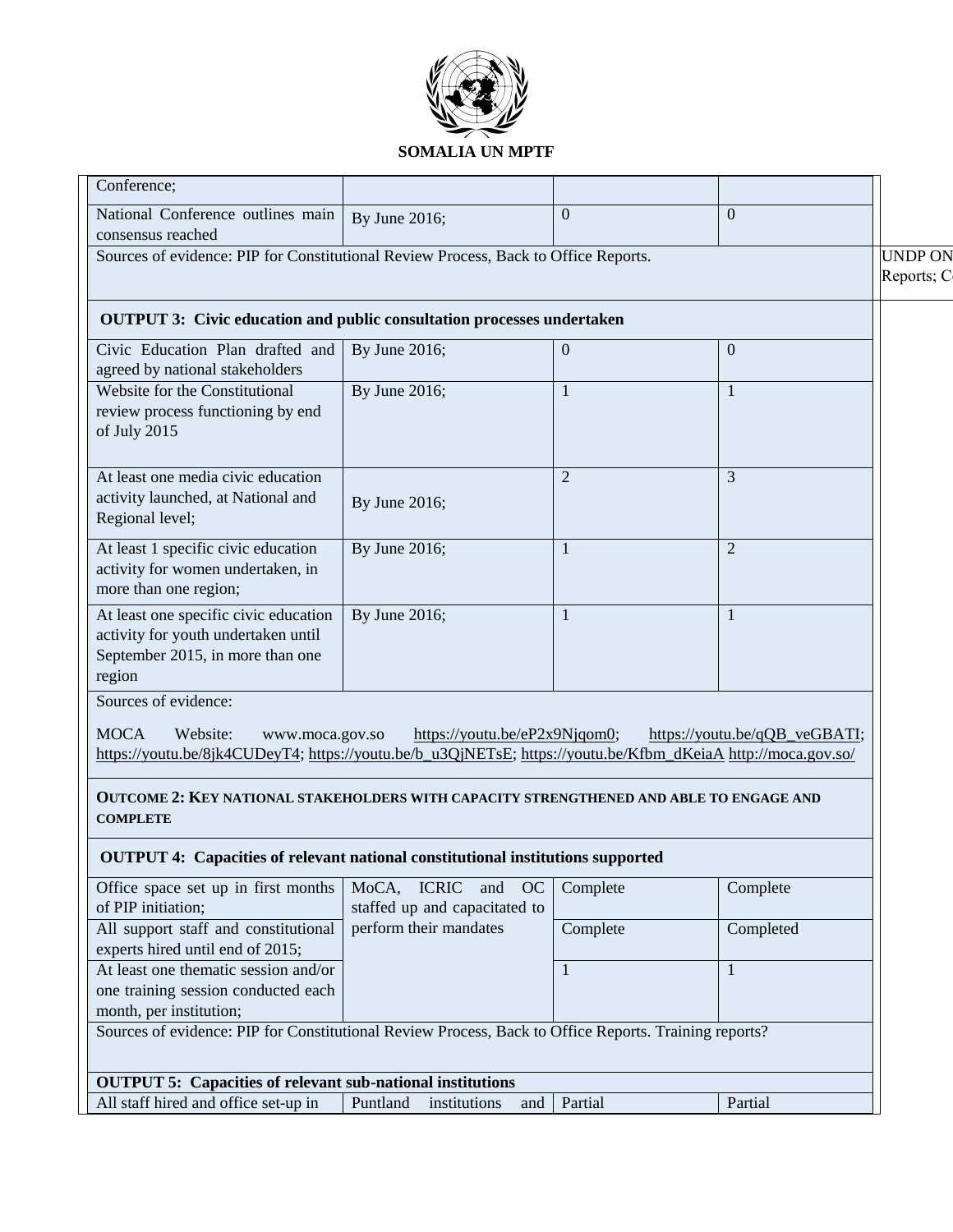

#### **SOMALIA UN MPTF**

| IRA institutions staffed up                                                        |  |  |  |  |  |
|------------------------------------------------------------------------------------|--|--|--|--|--|
| and capacitated to perform                                                         |  |  |  |  |  |
| their mandates and to engage                                                       |  |  |  |  |  |
| in the national constitutional                                                     |  |  |  |  |  |
| review process                                                                     |  |  |  |  |  |
| Sources of Evidence: DID for Constitutional Deview Process, Back to Office Departs |  |  |  |  |  |

Sources of Evidence: PIP for Constitutional Review Process, Back to Office Reports.

### **NARRATIVE**

## **OUTCOME 1: INCLUSIVE CONSTITUTIONAL REVIEW PROCESS ACTIVELY IN PLACE AND ENGAGING KEY NATIONAL AND INTERNATIONAL STAKEHOLDERS**

The review of the Provisional Constitution requires broad dialogue and consultations at different levels to be inclusive and nationally owned. It requires the meaningful participation of a broad spectrum of the Somali society, including youth and women.

During this quarter, the a one-day Awareness workshop in Mogadishu on constitutional review for Somalia women, at which the participants discussed 55 Representatives from women's organizations (10 M, 45 W), including the Somali national women's organizations, representatives from the regions Civil Society Organizations (CSO) and regional administrations actively participated in the workshop, discussed the constitutional reform from the point of view of women's' interests including the 30 % women's quota in the parliament. Amongst the recommendations that resulted from the awareness workshop organized by the Oversight Committee of the National Federal Parliament (OC) with support from UN, it includes:

- Need for political and financial support for women organisations;
- Emphasys on need to expedite the establishment of political parties so has to overcome the challenge that rhw current 4.5 clan-based power-sharing formula has on women's political participation.
- Focus should be broadned from political level participation so as to also include the empowerement of women to equally partake in all a government branches.

#### [https://youtu.be/eP2x9Njqom0;](https://youtu.be/eP2x9Njqom0) [https://youtu.be/qQB\\_veGBATI;](https://youtu.be/qQB_veGBATI)<https://youtu.be/8jk4CUDeyT4>

Youth recommendations and aspirations with regard to the future revision of the Provisional Constitution were compiled during the second awareness workshop from Oversight Committee on Constitution Review Process, with the participation of 80 young people (50 M, 30 W) representing different parts of Somalia participated in the workshop.. Members of the OC and the Federal Parliament Youth Caucus encouraged youth to become active in requesting the safeguarding their political and socio-economic rights in a revised constitution. As the youth are often excluded when decisions about their lives are made, but they hope that a revised constitution will guarantee every right that they have as young people and ensure meaningful participation of youth at all levels of government.

[https://youtu.be/b\\_u3QjNETsE](https://youtu.be/b_u3QjNETsE) and [https://youtu.be/Kfbm\\_dKeiaA](https://youtu.be/Kfbm_dKeiaA)

## **OUTCOME 2: KEY NATIONAL STAKEHOLDERS WITH CAPACITY STRENGTHENED AND ABLE TO ENGAGE AND COMPLETE THE REVISION**

The information on Constitution and its review is now enhanced, more transparent and reaches more Somali Citizens with the functional website of Federal MoCA [\(www.moca.gov.so\),](http://www.moca.gov.so)/) which was developed and launched in June 2016 with features including Facebook, Twitter, YouTube, Pintrest, and LinkedIn.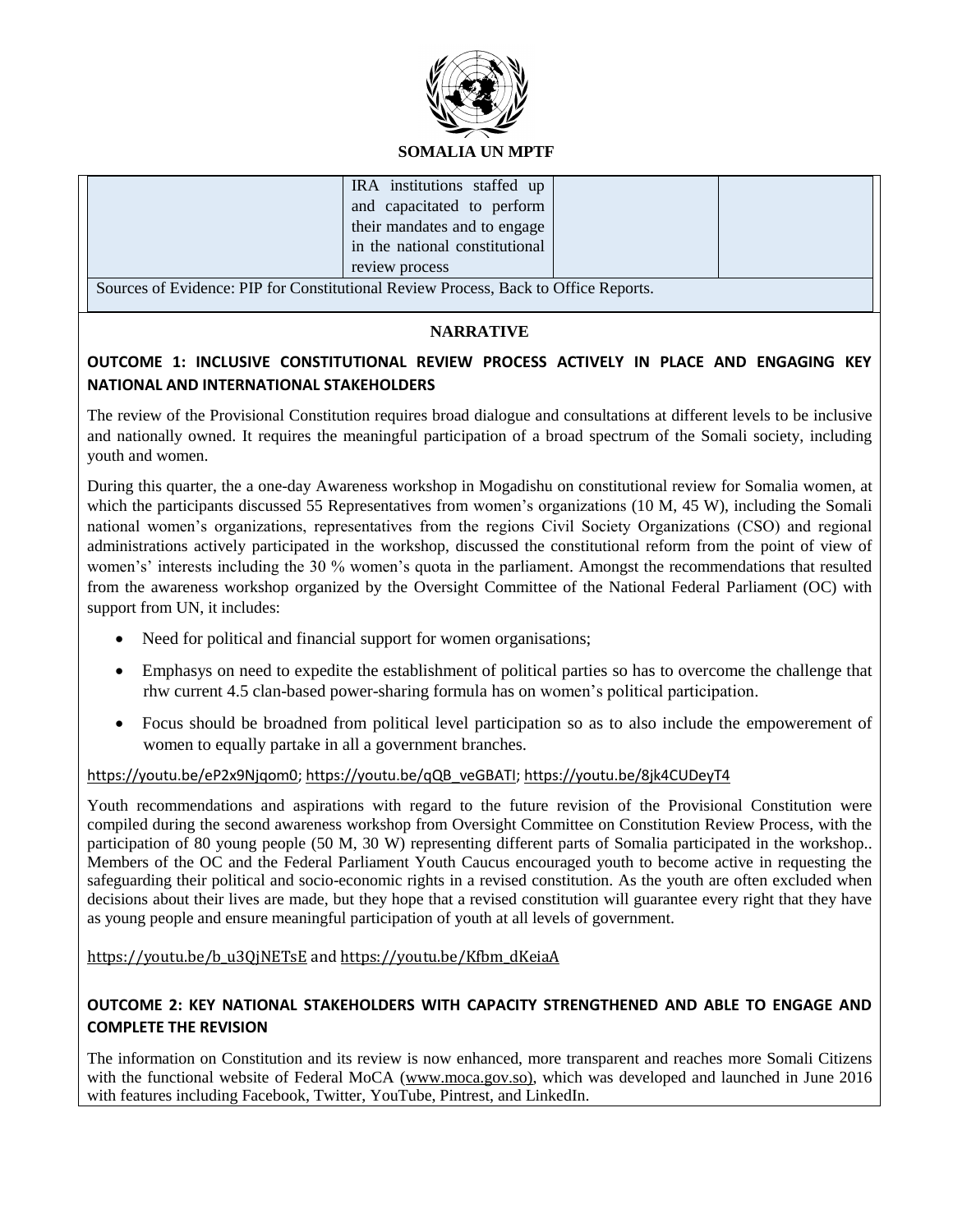

Support has been extended to regional Ministries of Constitutional Affairs of Galmudug, as it is important to provide the regional stakeholders with minimum conditions to be a functioning institution and in order to enable them to meaningful and actively participate on the Constitutional Review Process. Hence, to Galmudug Ministry of Constitution and Reconciliation, support has been provided to office rent, furniture, stationary items, recruitment planning and organizational development. In addition, the project has assisted the Ministry of the Reconciliation and Constitutional Affairs of Southwest State through provision of office furniture and IT equipment. Operational cost has been provided in organizing workshops on related topics, travel, office stationary and internet.

### **Other Key Achievements:**

- Support to operational costs of Federal MoCA, including running costs and salaries, thus enabling the functioning of the Ministry;
- Support to experts of OC: Three (3) Constitutional experts, one (1) Administrative Advisor and two (2) legal translators, thus supporting the Oversight Committee, including organization of awareness workshops and translation of OC reports for the Constitutional Review Process.
- Support to operational support of ICRIC such as car rental services, communication.

**Challenges (incl: Delays or Deviations) and Lessons Learnt:** <*if any, briefly describe the delays or changes in focus, approach or targets, and provide a short justification for the change (1-2 paragraphs*)>

With the coincidence with other political processes and events, such as the 2016 electoral process, national stakeholders have agreed that priorities need to be established and hence, Constitutional Review Process and related revision and decisions on contentious decisions should gain momentum after new parliament and government are in place.

#### **Peacebuilding impact**

The Constitutional Review Process is part of the process for inclusive politics and it will have impact on the peacebuilding and on the political processes ongoing in Somalia, some with direct impact on the upcoming years of Somalia development, such as the electoral process that is taking place in 2016, which will bring a new composition of the Parliament and Government.

The recently approved amendment of the Constitution has contributed to a stable transition between mandates of the Parliaments, as it avoided power vacuum with the modification of Art. 60 of the provisional Constitution stating that the term of office of the 9th Federal Parliament is (4) years, but its term shall officially end on the day when the election results of the new 10th Parliament are announced.

Also, amendment of Article 136, paragraph (2) of the Federal Constitution, also postpones the National Referendum to finally approve the Federal Constitution to the next term of the  $10<sup>th</sup>$  Parliament, which extends to 2020. Thus, it allows the handover of the OC report which includes a proposed revision of the 15 Chapters and proposed options for contentious issues.

In the immediate future, this process will be extremely important for the discussions and agreement on a number of contentious issues with the presentation not only of the initial revision of 10 chapters of constitution, but also the option papers on contentious issues, such as police and courts, Revenues Powers and Sharing and other Fiscal Arrangements in a Federal Somalia, Upper House, Status of Mogadishu.

To this extent, the comprehensive national dialogue and agreement on the solution and way forward that these consultations will bring about are crucial for peacebuilding process.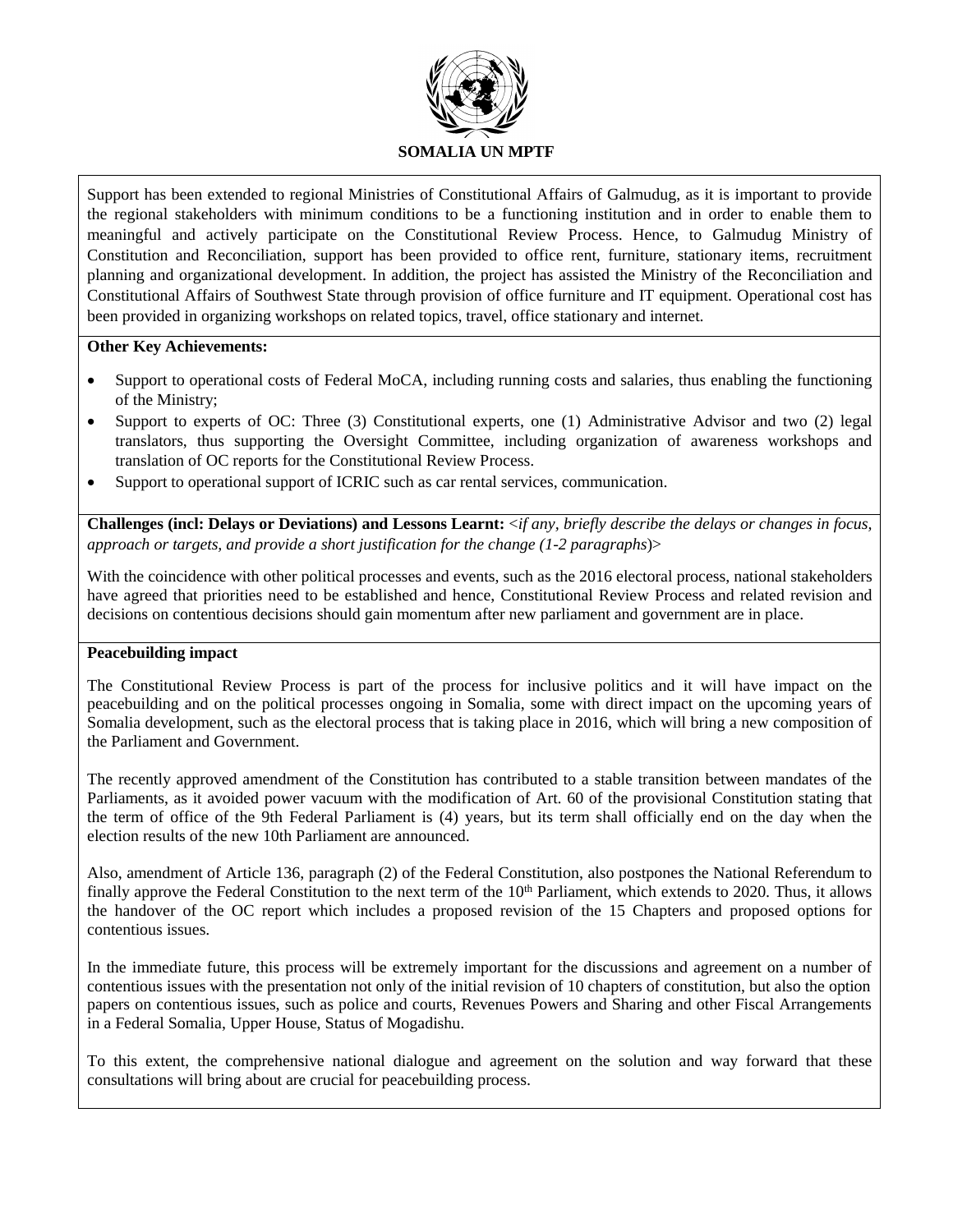

**Communications & Visibility:** In accordance with donor guidelines, articles about all accomplished activities of the Constitution Review Support project have been regularly provided on monthly project newsletters, UNDP CO website and social media platforms (Facebook and Twitter). Since the ministry website is developed it is expected the visibility to improved and enhanced communications about achievements with donors and general public.

#### **Looking ahead**

It is expected that during the second half of 2016 the electoral process is completed and hence a transition between mandates of the Parliament takes place. It is expected after a new Parliament is elected and a new government formed, the handover of the OC report on Constitutional Review Process takes place, thus providing a more advanced starting point for the next phase of this process, which should gain new momentum in early 2017.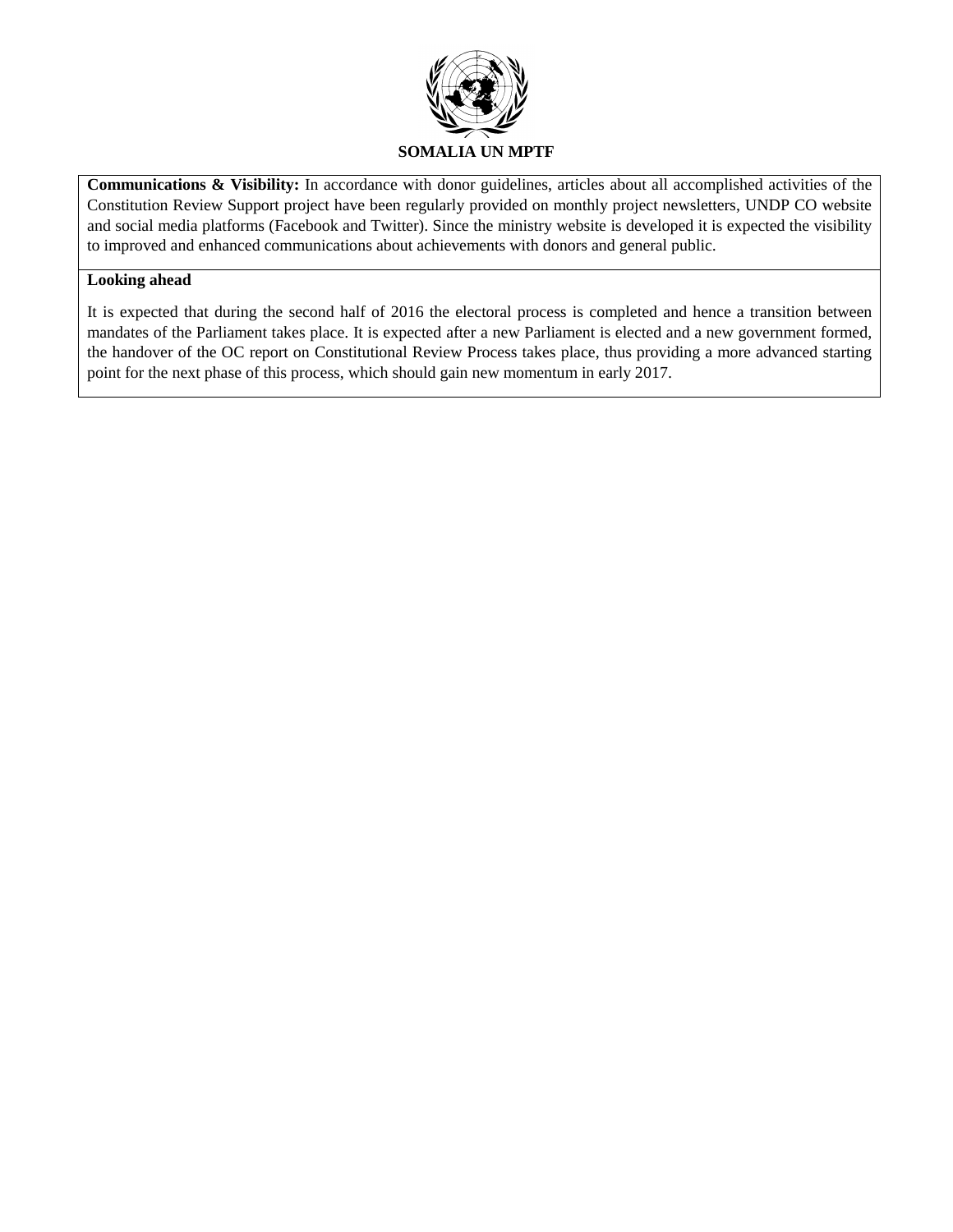

## **ANNEX 1. RISK MANAGEMENT**

 $\overline{a}$ 

This section can be used to update or use the risk logs developed during the project development stage and provide any mitigation measures being undertaken by the project.

| Type of Risk <sup>3</sup>     | <b>Description of Risk</b>                                        | <b>Mitigating Measures</b>                                                |
|-------------------------------|-------------------------------------------------------------------|---------------------------------------------------------------------------|
|                               | Constitutional Oversight Committee does not take sufficient       | Project has been developed in close partnership with the                  |
| Political                     | leadership to progress constitutional review and implementation   | Speaker and Committee Chair + specific TA resources are dedicated         |
| Organizational                | agenda.                                                           | to upskilling the Committee.                                              |
|                               | Coincident timing with other political processes, such as the     | Project continues to support the national stakeholders in the revision    |
| Political                     | Electoral Consultative Process, impacting negatively on the       | process providing options to maintain the vitality of the process.        |
| Organizational                | momentum of the constitutional review.                            |                                                                           |
|                               | Constitutional National Stakeholders coordination and cooperation | UN to provide advice on coordination mechanisms and provide               |
| Environmental                 | mechanism delayed and not progressing, thus undermining the       | support for the development and implementation of these                   |
| Political                     | revision.                                                         | mechanisms. Provision of technical advice of constitutional experts       |
|                               |                                                                   | to provide options to the national stakeholders on possible solutions     |
|                               |                                                                   | for the process and its particular issues.                                |
|                               | Delays in progressing constitutional dialogue due to breakdown in | UNSOM to take the lead in working closely with FGS and NFP to             |
| Environmental                 | relations between Federal Government and IRAs/other stakeholders. | support political dialogue and negotiation with regions, including        |
| Political                     |                                                                   | Puntland.                                                                 |
|                               | Outbreak of violence or serious deterioration of the security     | Programme team will adjust programme activities to changes in the         |
| <b>Environmental Security</b> | environment in Somalia.                                           | security situation. The project will work on increasing the               |
|                               |                                                                   | participation of the civil society organizations, universities, legal aid |
|                               |                                                                   | centers and paralegals to implement project's activities.                 |
| Environmental                 | Serious deterioration in relations between UN and the NFP         | Maintenance of respectful, collaborative approach and transparency;       |
| Political                     | Or/and Government.                                                | vigilance in regards to developments relating to continued transition     |
|                               |                                                                   | in Somalia. Donors need to be aware that slowness may be necessary        |
|                               |                                                                   | to ensure counterparts are on board and committed.                        |

<sup>&</sup>lt;sup>3</sup> Environmental; Financial; Operational; Organizational; Political; Regulatory; Security; Strategic; Other.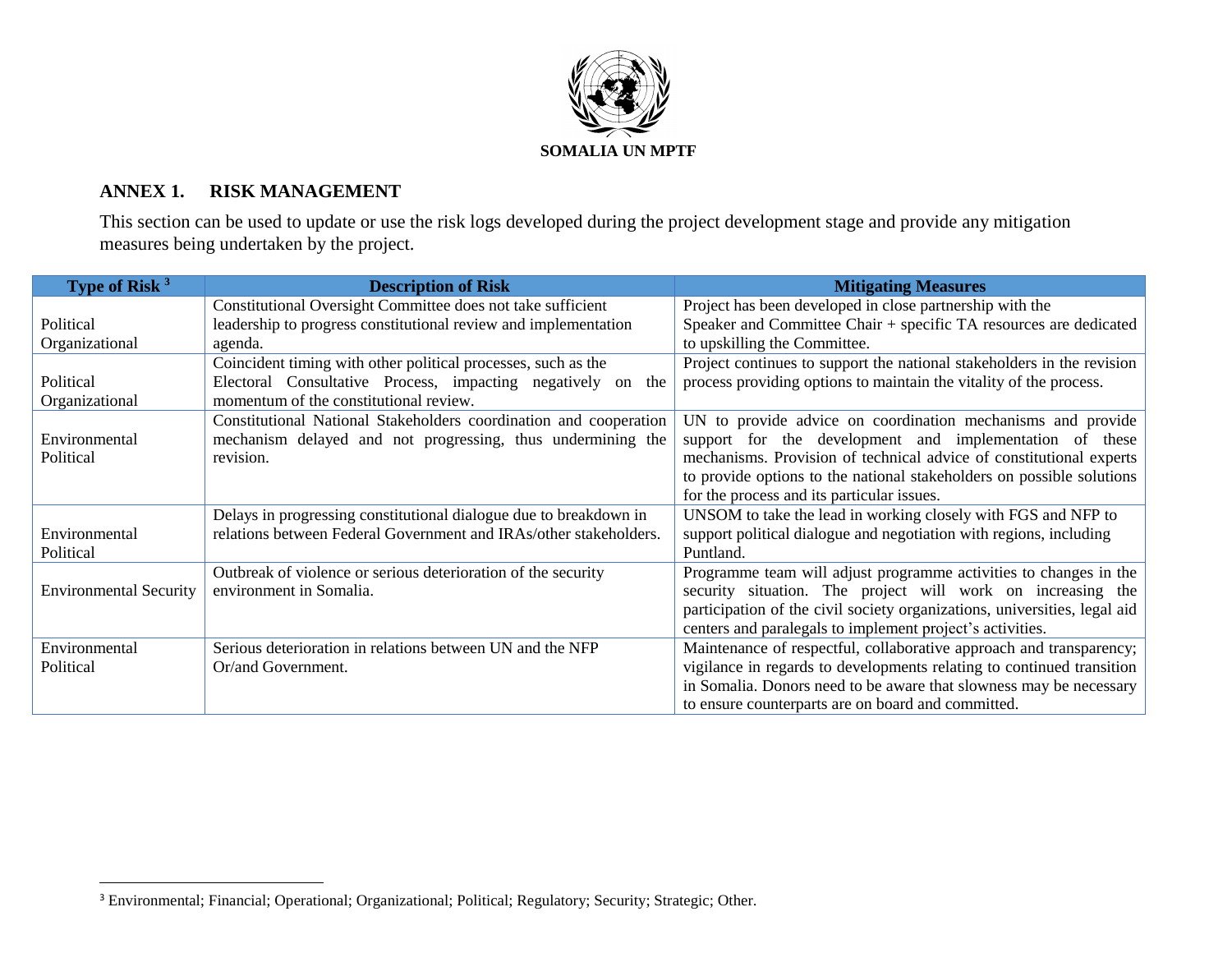

**ANNEX 2. MONITORING AND OVERSIGHT ACTIVITIES** <list here the monitoring and oversight activities undertaken during reporting period. Precise and specific, the table should not exceed one page>

| <b>Monitoring Activity</b>   | <b>Date</b>     | <b>Description &amp; Comments</b>                        | <b>Key Findings / Recommendations</b>             |
|------------------------------|-----------------|----------------------------------------------------------|---------------------------------------------------|
| <b>Project Board Meeting</b> | $11th$ May 2016 | The project board meeting took place in Mogadishu        | Unblocking of the Constitutional PIP dependent on |
| Mogadishu                    |                 | with the participation of the Minister of Constitutional | analysis of Concept Note of Garowe Conference and |
|                              |                 | Affairs, Permanent Secretary (PS) of the Office of the   | scheduling of a PBM in the near future            |
|                              |                 | Prime-Minister, Secretary-General of the National        |                                                   |
|                              |                 | Federal Parliament, representatives from UNSOM,          |                                                   |
|                              |                 | UNDP and other donors. The purpose of the meeting        |                                                   |
|                              |                 | was to discuss the extension of the project until end of |                                                   |
|                              |                 | June 2016 and the Garowe Conference.                     |                                                   |

## **ANNEX 3. Awareness Workshops**

|              | <b>Target Group</b>                                   |               |               | # of participants |                       |                                                                     | <b>Location of</b> |                                                      |
|--------------|-------------------------------------------------------|---------------|---------------|-------------------|-----------------------|---------------------------------------------------------------------|--------------------|------------------------------------------------------|
| #            | Ministry.                                             |               | <b>Dates</b>  |                   | Title of the training |                                                                     | training           | <b>Training provider</b>                             |
|              | <b>District or UN</b><br>staff                        | <b>Others</b> |               | M                 | F                     |                                                                     |                    |                                                      |
| 1.           | <b>NFP</b><br>Parliamentary<br>Oversite<br>Committee  |               | 4 June 2016   | 10                | 45                    | <b>Constitutional Review</b><br>Workshop for Women<br>Organizations | Mogadishu          | Maryam Arif Qasim<br>Chairperson OC                  |
| 2.           | <b>NFP</b><br>Parliamentary<br>Oversight<br>Committee |               | 12 June, 2016 | 50                | 30                    | <b>Constitutional Review</b><br>Workshop for Youth<br>Organizations | Mogadishu          | Mohamed Amin NFF<br><b>Youth Caucus Chair</b><br>Mae |
| <b>Total</b> |                                                       |               |               | 60                | 75                    |                                                                     |                    |                                                      |